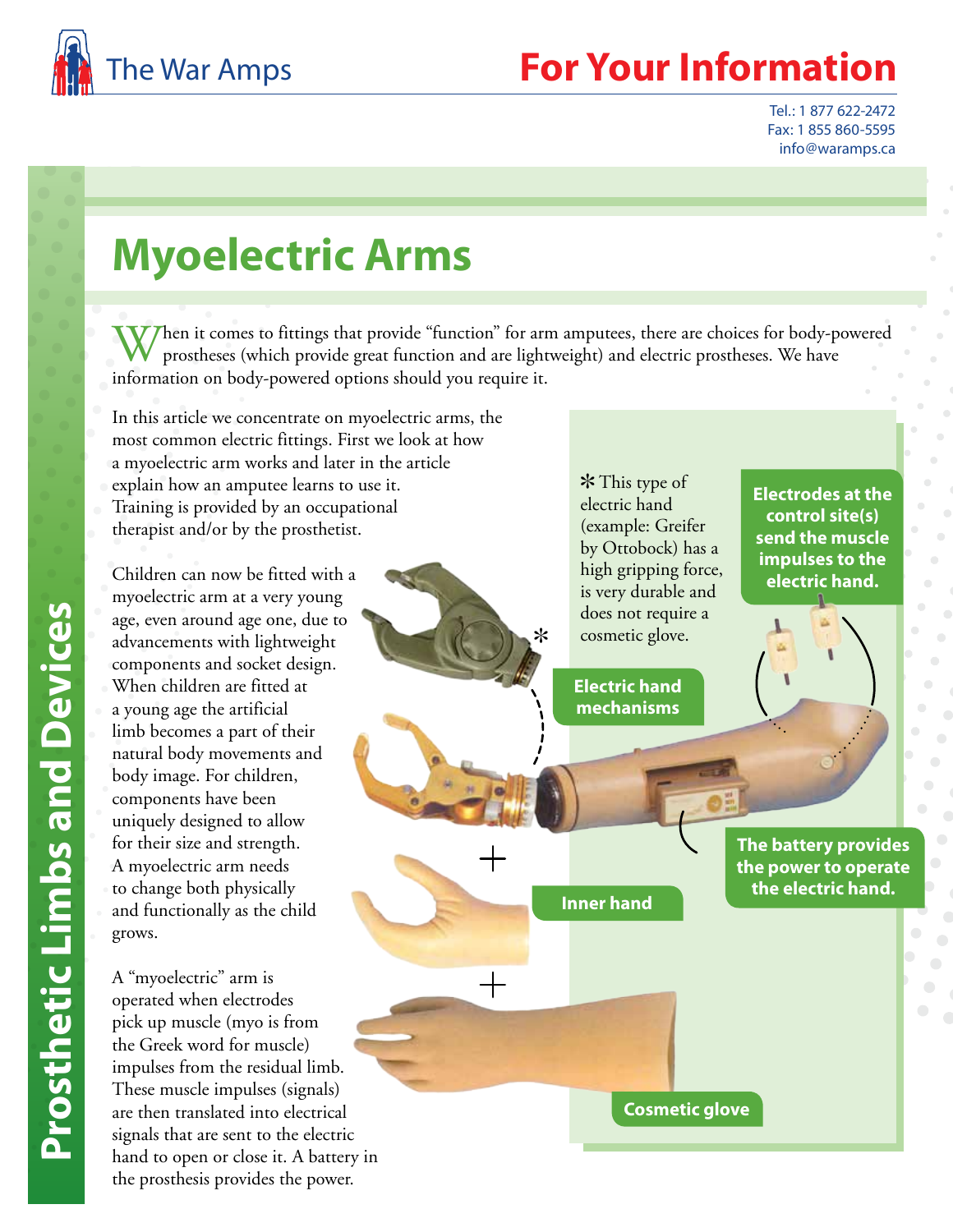#### **How does it move?**

#### **Muscle signals**

Where an electrode is placed on the muscle is referred to as a "control site." A simple myoelectric arm with one control site, called a 'Cookie Crusher,' (which has only one speed for grip force) is often a child's first myoelectric fitting. Later on, when the clinic team decides the child is ready to handle a more sophisticated fitting or when an adult is fitted, two control sites are usually used (there are situations when an amputee only has one viable control site – for example in the case of a residual limb covered in scar tissue; if a control site is not viable, alternative controls, such as simple switches, are used). When two control sites are used, one control site opens the hand and the other control site closes it.

#### **Proportional Control**

Myoelectrics with "proportional control" means the amputee, by the length or strength of muscle contraction, can control how quickly the hand opens or closes and the grip force once the fingers make contact with an object so that the amputee can hold objects lightly or firmly as needed. For example, the amputee has the ability to gently hold a delicate object like an egg or more force can be applied to hold heavier objects like a book. The amputee can also control the speed that the hand opens and closes, depending on the required task.

#### **Electric hands**

The electric hand (or another terminal device such as an electric hook) receives the signals sent from the control site(s).

#### **Battery Power**

The power to operate a myoelectric arm is provided by a battery. The battery will either be built into the prosthesis, and the arm itself is plugged in to recharge it, or alternatively, a removable, rechargable battery is used, and can be replaced as needed. Lithium batteries more and more are being used instead of nickel cadmium ones. Nickel cadmium batteries need to be fully discharged before being recharged otherwise memory problems can result – also more than one

battery a day is usually required. Lithium batteries are lighter in weight and can be charged at any time without concerns about how much power has been discharged. They charge more quickly (four hours or less) and last considerably longer before they need recharging (cutting down the number of batteries an amputee needs to keep on hand).

### **Three phases of training**

Training is an important factor when an amputee has been fitted with a myoelectric arm, it helps the amputee incorporate the artificial limb into his/her life as the amputee learns what the prosthesis can actually "do" for him/her. Training consists of three main stages:

#### **Signal Training**

This first phase of training teaches the amputee to control the muscle(s) required to operate the myoelectric arm. The amputee learns to produce signals at will and to inhibit signals when movement of the arm is not required. Electrodes are placed over the selected muscle(s) and connected to a trainer which provides feedback as the amputee contracts the muscle(s).

#### **Control Training**

The second phase is control training at which time an amputee learns to control the muscle(s) appropriately to perform a required function. The training may include using computer games or an actual artificial limb – again, providing feedback to the amputee. A trainer could either be a myoelectric hand or even something

fun. For young children this could be modified toys like a toy train, where the muscle impulses, when correctly made, will cause the train to move. A variety of objects of different sizes, shapes and textures may be used to practise grasp and release when the amputee is learning to control the hand.

*Photo: The North York Mirror*